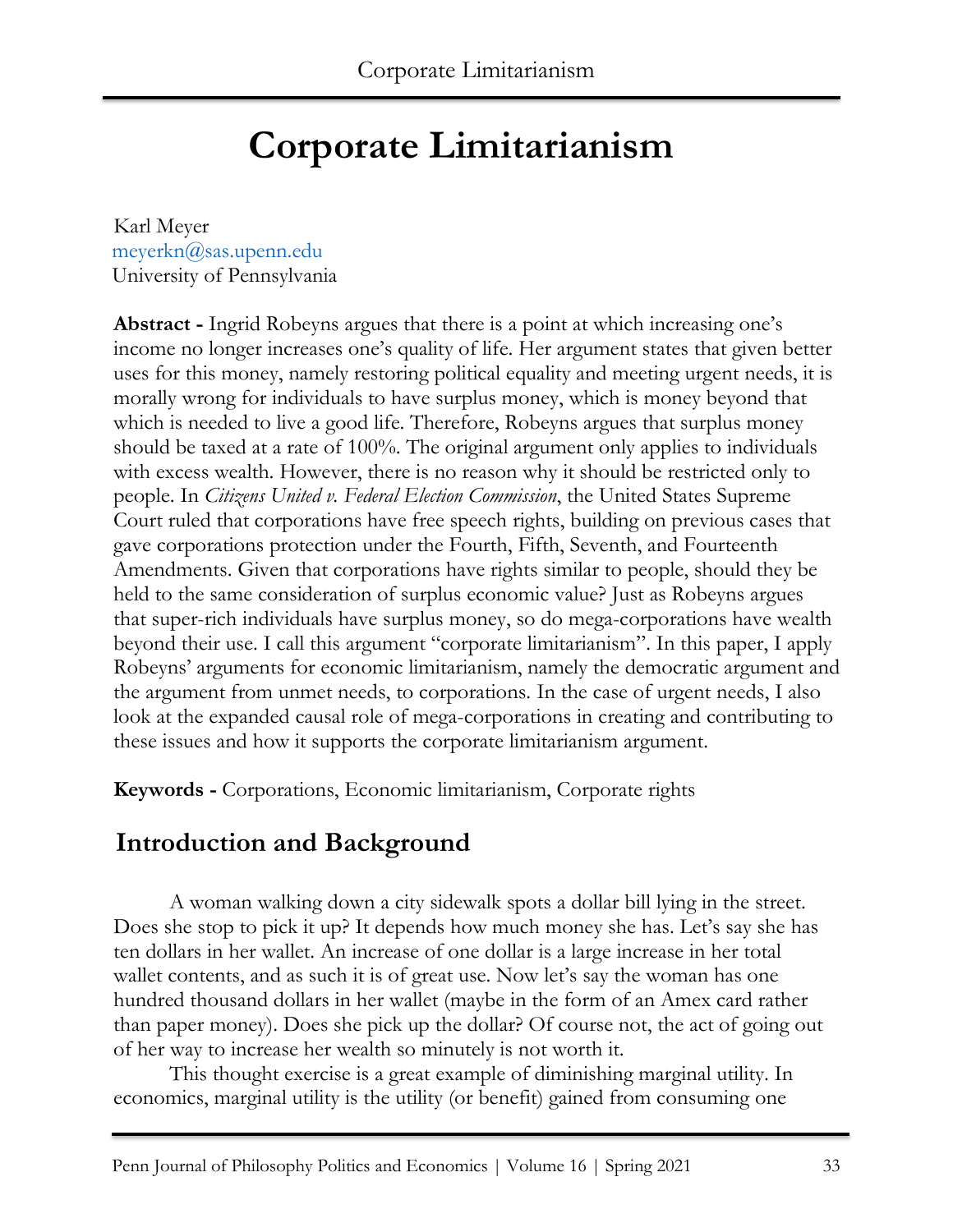more unit of a good. In the case of most goods, as the amount of said good increases one receives diminishing utility from each additional unit. That means the extra dollar is more valuable to the woman in the first example than the one in the second. Given this, how far does utility diminish? Is there a point at which one's marginal utility reaches zero? If so, is wealth gained past this point better used elsewhere?

That is one way to think about an upper limit on wealth. The other way is to ignore personal utility functions (which vary widely across individuals) and focus on outcomes. What does the average view of a fully flourishing life look like? Responses vary. In a survey of Dutch households found that while there was not an exact point, most respondents agreed that an income of between one and three million pounds was "more than [one needs] to live a good life".<sup>1</sup> Though individuals may have different opinions on what constitutes enough wealth, the majority of people agree that the point exists. If there is a point at which one has a good life, is there a better use for wealth accumulated beyond it?

In her paper on economic limitarianism, Ingrid Robeyns argues that having "surplus money" (money beyond what is needed to live a good life) is not only morally wrong, but should be taxed completely for two reasons.<sup>2</sup> The first is that an abundance of surplus wealth can be used to violate political equality. The second reason is that such money, if taxed, could be used to meet urgent needs. Given these two premises, Robeyns argues that surplus money should be taxed at a rate of 100%. Robeyns' original argument only applies to individuals with excess wealth. However, there is no reason why it should be restricted to people. In *Citizens United v. Federal Election Commission*, the United States Supreme Court ruled that corporations have free speech rights, building on previous cases that gave corporations protection under the Fourth, Fifth, Seventh, and Fourteenth Amendments.<sup>3</sup> Given that corporations have rights similar to people, should they be held to the same consideration of surplus economic value? More generally, this paper intends to argue that economic limitarianism should apply to not just persons, but corporations as well. Just as Robeyns argues that super rich individuals have surplus money, so do mega-corporations have wealth beyond their use. I call this argument "corporate limitarianism".

Are some businesses really too big? This question is timely, considering the

<sup>&</sup>lt;sup>1</sup> Ingrid Robeyns et al., "How Rich Is Too Rich?", 6.

<sup>&</sup>lt;sup>2</sup> Ingrid Robeyns, "What, If Anything, Is Wrong with Extreme Wealth?"

<sup>&</sup>lt;sup>3</sup> Susanna Kim Ripken, "Citizens United, Corporate Personhood, and Corporate Power: The

Tension between Constitutional Law and Corporate Law." *University of St. Thomas Journal of Law and Public Policy* 6, no. 2 (2012): 285. https://doi.org/10.2139/ssrn.2134465.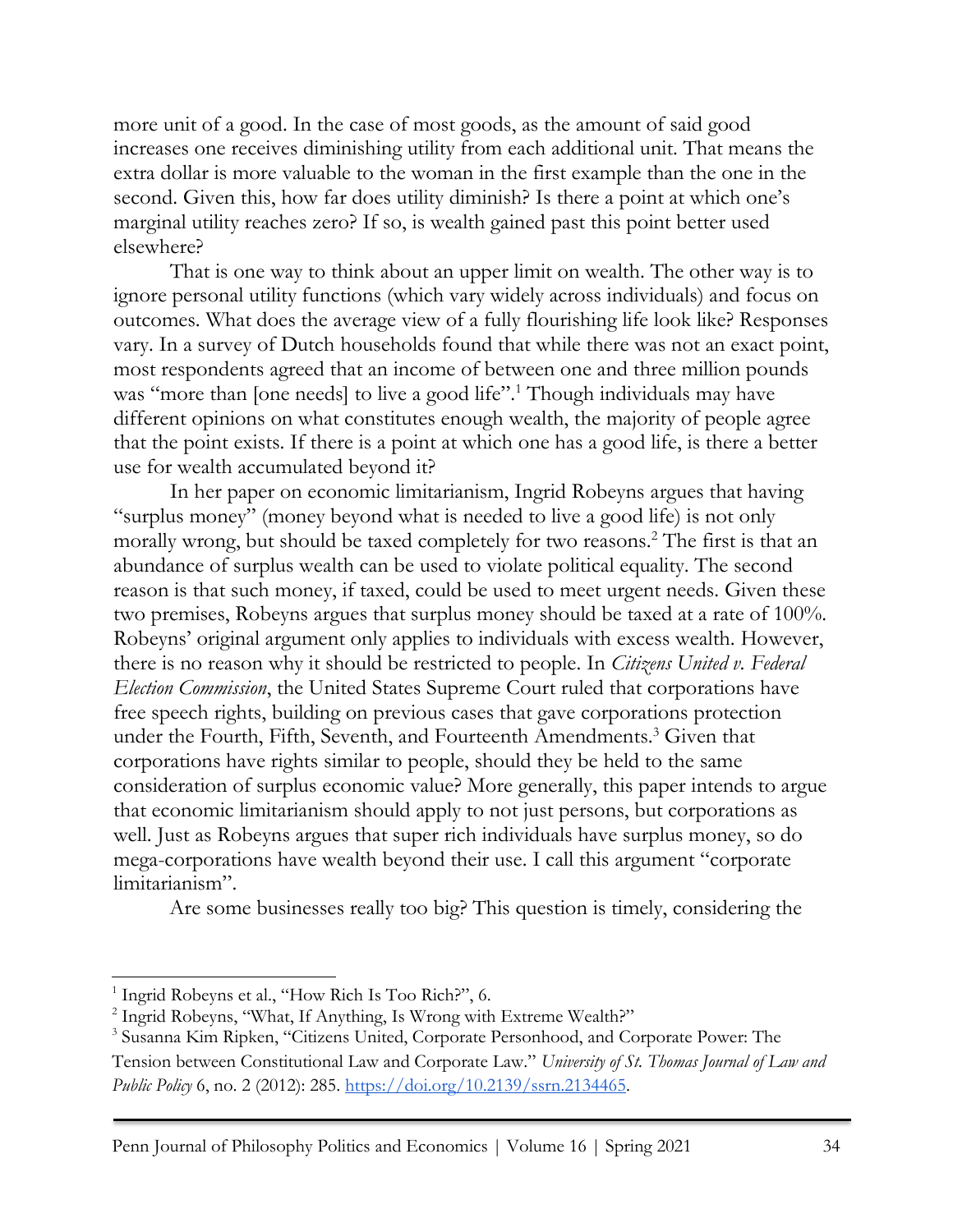revival of the antitrust litigation recently brought against Facebook and Google<sup>4</sup> alongside the flourishing profits of large corporations during the 2020 pandemic while small businesses suffered.<sup>5</sup> Are these mega-companies justly rewarded for innovation and success, or are they proof of a broken market system? Corporate limitarianism aims to reframe the way this question is approached by asking not if some businesses might be too big, but if the entire idea of giant corporations is in itself morally wrong.

The first question one may ask is: what is surplus corporate wealth? In other words; where does one draw the line? This is perhaps a more difficult question than in the case of individuals. The answer is highly technical, and beyond the scope of this paper. My main intent is to show that the premises for limitarianism, that surplus wealth violates political inequality and that taxation of said wealth is needed to meet urgent needs, also applies to corporations. For those reasons, there are strong moral grounds to tax surplus corporate wealth completely. Where the line itself lies is subject to debate, but I argue that at a certain point excess wealth (personal and corporate) is at best unnecessary and at worst harmful for society as a whole. If such an argument holds, it is worth asking where the line falls. However, that case would also open the door for many redistributive programs to solve excess wealth, not just a complete tax.

In this paper, I will begin by laying out Robeyns' arguments for economic limitarianism, namely the democratic argument and the argument from unmet needs, and then apply them to corporations. In the case of urgent needs, I also look at the expanded causal role of mega corporations in creating and contributing these issues and how it reinforces the limitarianism argument. I will then go through potential counter-arguments against corporate limitarianism.

## **Economic Limitarianism and Corporations**

The democratic argument claims that surplus money can be used to undermine democracy and the ideal of political equality. The rich can fund political parties, set agendas, and spread their political opinions to a much larger

<sup>4</sup> John D. McKinnon, "Facebook, Google to Face New Antitrust Suits in U.S."

<sup>5</sup> Douglas MacMillan, Peter Whoriskey, and Jonathan O'Connell, "America's Biggest Companies Are Flourishing during the Pandemic and Putting Thousands of People out of Work," *Washington Post,*  Accessed December 18, 2020. https://www.washingtonpost.com/graphics/2020/business/50 biggest-companies-corona virus-layoffs/.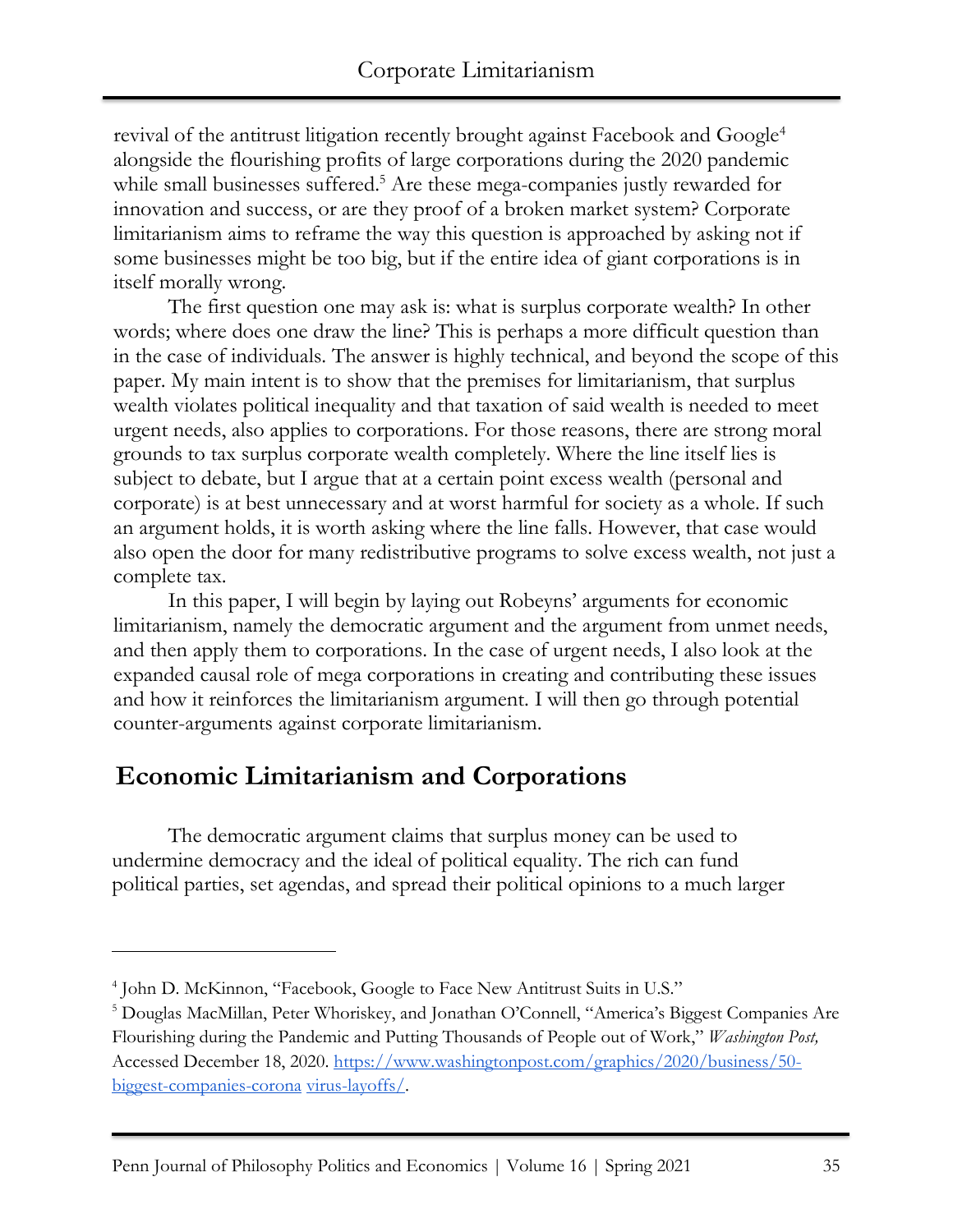extent than the majority of the population.<sup>6</sup> Everyone can donate to political candidates, but few have the amount of wealth to fund think tanks or news organizations to legitimize their political opinions. Giving some people a greater level of political expression in a democracy undermines the ideal of political equality. Taxing surplus money would remove the excess wealth with which the rich can exert undue political influence, and therefore restore equality.

Does this argument apply to corporations? In other words, can corporations use surplus money to influence politics in ways that subvert political equality? Using Robeyns' criteria, the answer is yes. Businesses can use all four mechanisms of political spending laid out by Thomas Christiano, which are as follows: "money for votes, money as gatekeeper, money as means of influencing public and legislative opinion, and money as independent political power".<sup>7</sup>Given enough funds, corporations can spend large amounts of money to fund rent-seeking behavior or to exert the political will of the company's directors. Indeed, this is one of Robeyns' arguments for the democracy argument for individuals. Due to the top-down nature of corporate governance, CEOs and other high-level executives can direct firm resources in support of their personal political ideas.<sup>8</sup>

There is also the question of who decides a company's speech. In the current system, executives have almost complete control over company speech. However, that speech represents the entire company. Corporations can speak for, yet without the permission of, workers and shareholders.<sup>9</sup> This gives executives considerable power and latitude in expressing their political opinions. For example, all Amazon employees may not agree with Amazon's lobbying efforts, yet the company speaks with the full weight of its shareholders, workforce, and company treasury.

Next there is the issue of rent seeking. In the economic sense, rent seeking describes when a corporation or individual lobbies a government to receive political benefits in excess of what is necessary.<sup>10</sup> If corporate wealth was taxed, businesses would no longer have surplus money to spend on lobbying and rent capture. In this case, business political spending can be thought of as a form of corruption, as businesses use lobbying to gain access to or protection from the government that smaller businesses or individuals cannot receive. There are numerous examples of such lobbying. Yu and Yu show that firms who lobby are less likely to be

<sup>6</sup> Ingrid Robeyns, "What, If Anything, Is Wrong with Extreme Wealth?", 255.

<sup>7</sup> Thomas Christiano, "Money in Politics," The Oxford Handbook of Political Philosophy, June 18, 2012. https://doi.org/10.1093/oxfordhb/9780195376692.013.0013.

<sup>&</sup>lt;sup>8</sup> Ingrid Robeyns, "What, If Anything, Is Wrong with Extreme Wealth?", 256.

<sup>9</sup> Lucian Arye Bebchuk and Robert J. Jackson, "Corporate Political Speech: Who Decides?" *Harvard Law Review* 124, no. 1 (November 1, 2010): 83–117.

<sup>&</sup>lt;sup>10</sup> David Henderson, "Rent Seeking" In *Econlib*. Accessed December 18, 2020. https://www.econlib.org/library/Enc/RentSeeking.html.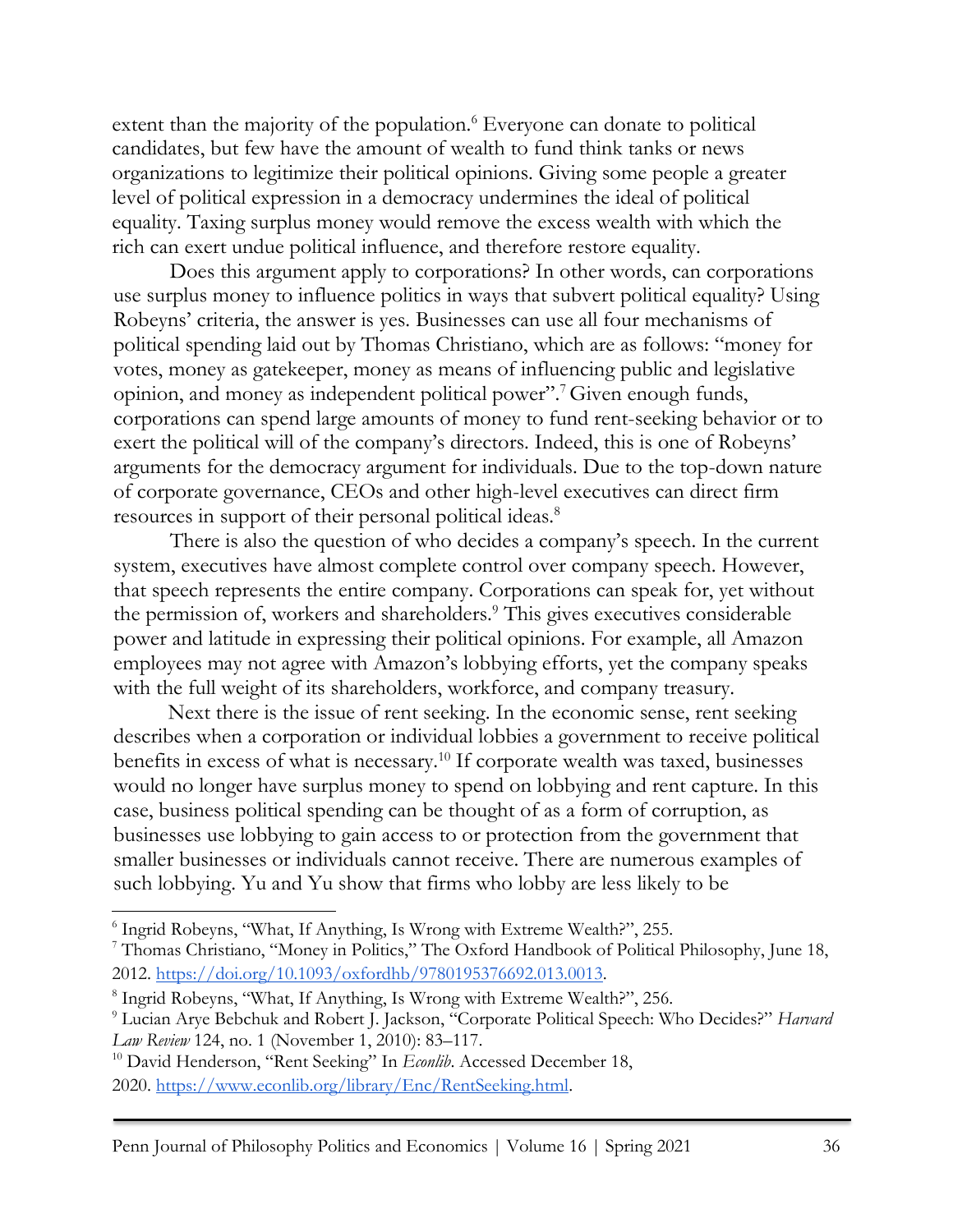investigated for fraud.<sup>11</sup> Duchin and Sosyura find a direct correlation between lobbying expenditures and the amount of Troubled Asset Relief Program (TARP) funding a company received.<sup>12</sup> Firms with excess funds can use those funds to cheat the system, instead of expanding or improving services. Smaller firms and individuals do not have the required funds, and therefore are locked out of these opportunities. This rent-seeking behavior is a deadweight loss, just like corruption. This is not to say that all lobbying is immoral or indicative of illegal activity, but curbing excess spending by large companies would also decrease abuse of lobbying at the government level.

The second justification for economic limitarianism is the argument from urgent unmet needs. This argument claims that if there are extremely urgent needs present in the world, surplus money is better spent to fix those issues than to remain with the rich. In this argument, urgent needs are specific criteria of which at least one must be met. Without any of these criteria being met there are no urgent unmet needs and therefore no reason to tax surplus money. These sufficient premises are as follows: extreme global poverty, local or global disadvantages, and urgent collective action problems.<sup>13</sup> Given that any of these premises hold, "[these] specific needs have a higher moral urgency than the desires that can be fulfilled through rich people's income and wealth".<sup>14</sup> As argued in her paper, each of these three conditions hold and therefore there is an urgent need for surplus money to be taxed.

To apply the unmet needs argument to corporations requires little adjustment. Indeed, there are very pressing urgent needs, and excess corporate wealth could be used to solve those issues. In addition, some of the biggest issues facing humanity can be attributed to the actions of large corporations. For example, the largest collective action problem, climate change, is directly caused by corporate greenhouse gas emissions. "Over half of global industrial emissions since human-induced climate change was officially recognized can be traced to just 25 corporate and state producing entities''.<sup>15</sup> These corporate entities, namely large energy companies, are responsible for the lionshare of greenhouse gas emissions. While Robeyns' argument makes no mention of responsibility, it is clear that a limitarian tax would have a positive side effect of internalizing the negative externalities of climate change and other unmet needs.

The causal role of corporations in the urgent needs premise implies an even

<sup>11</sup> Frank Yu and Xiaoyun Yu, "Corporate Lobbying and Fraud Detection." *Journal of Financial and Quantitative Analysis* 46, no. 6 (December 2011): 1865–91. https://doi.org/10.1017/

<sup>&</sup>lt;sup>12</sup> Ran Duchin and Denis Sosyura, "The Politics of Government Investment," Journal of Financial *Economics* 106, no. 1 (October 1, 2012): 24–48. https://doi.org/10.1016/j.jfineco.2012.04.009.

<sup>&</sup>lt;sup>13</sup> Ingrid Robeyns, "What, If Anything, Is Wrong with Extreme Wealth?", 257.

<sup>&</sup>lt;sup>14</sup> Ingrid Robeyns, "What, If Anything, Is Wrong with Extreme Wealth?", 257-258.

<sup>&</sup>lt;sup>15</sup> Paul Griffin, "CDP Carbon Majors Report 2017", 8.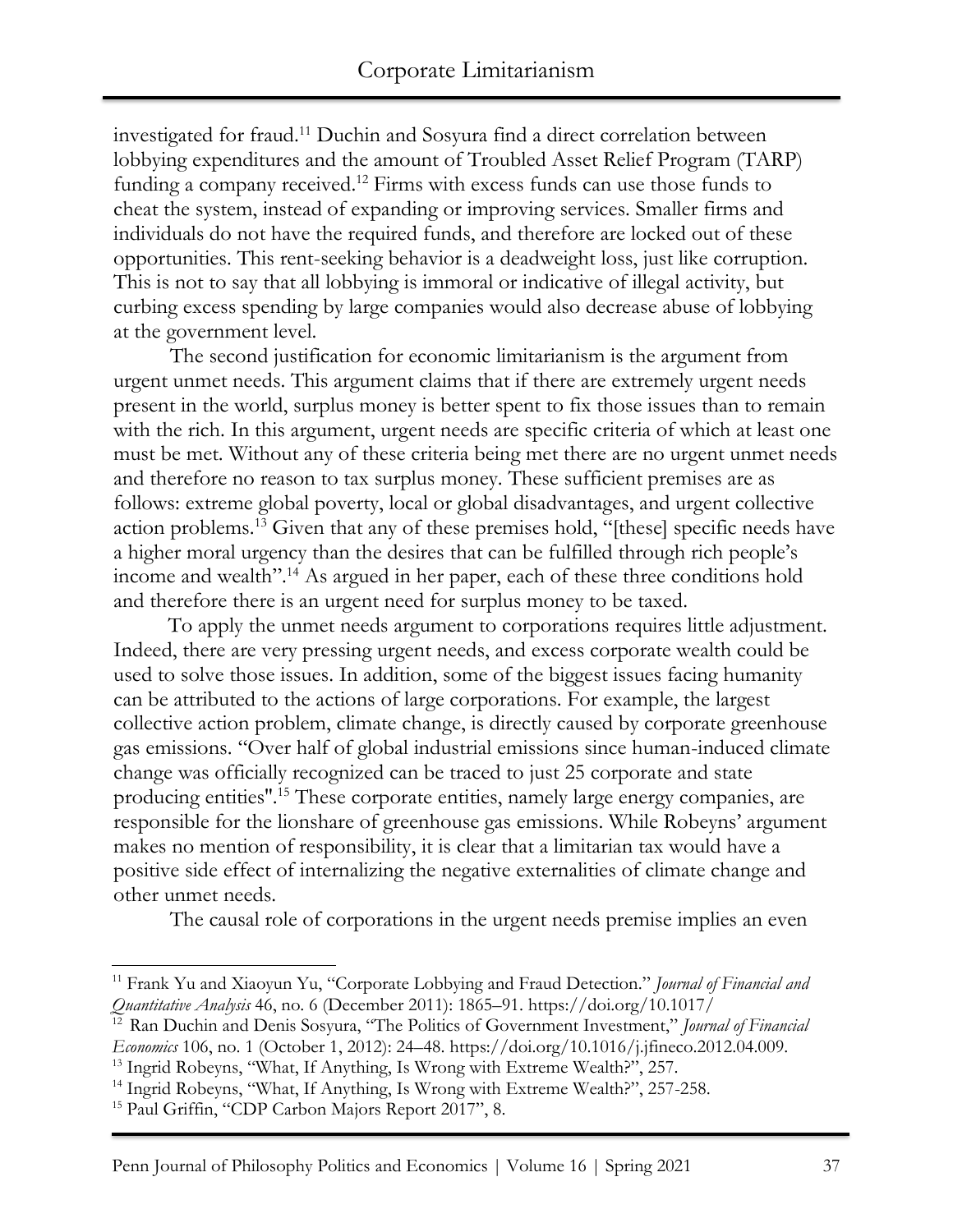stronger moral foundation for a wealth tax than it does for individuals. Robeyns' original paper makes a special case for climate change as an urgent unmet need, and part of the justification for taxing the super rich comes from their role in the crisis. Not only do richer continents produce a disproportionate share of greenhouse gasses, many super rich individuals make their fortunes by running companies that extract a heavy toll on the environment.<sup>16</sup> This directly applies to corporate wealth, not only in the case of climate change. Mega corporations such as Apple, Nike, Nestlé and others are alleged to rely on either child<sup>17</sup> and/or forced labor<sup>18</sup> in making their products. Corporations are not just part of large collective action problems like climate change, they directly take advantage and profit off of urgent needs of their own creation (or atleast exploitation). Not only is the taxed wealth morally better off in the hands of those who urgently need it, fairness dictates that those who create a problem have a strong moral duty to fix it. A causal role is not necessary to the urgent unmet needs premise, but it strengthens the argument further.

#### **Arguments Against Corporate Limitarianism**

What are the potential issues with this form of economic limitarianism? The standard argument is that large corporations are drivers of innovation and provide employment opportunities at scale.<sup>19</sup> The innovation argument, particularly, has been a long fought debate between those who think the source of innovation comes from small or large companies. Joseph Schumpeter popularized the debate in 1909 when he claimed that small firms led innovation through "creative destruction", in which a large and industry dominant firm is slowly overpowered and destroyed by smaller, more innovative firms.<sup>20</sup> Schumpeter later changed his mind in 1943, and academics and politicians have been unable to agree ever since. Nevertheless, given that the proponents of large businesses argue that innovation is driven by large firms, an economic limitarian model would deprive society of innovation and be a disastrous policy. So, to keep corporate limitarianism intact, we must examine whether large firms really do drive innovation.

Do large or small firms drive innovation? It seems that this question might be looking in the wrong direction. Large businesses and small businesses may be better

Penn Journal of Philosophy Politics and Economics | Volume 16 | Spring 2021 38

<sup>&</sup>lt;sup>16</sup> Ingrid Robeyns, "What, If Anything, Is Wrong with Extreme Wealth?", 260.

<sup>17</sup> Peter Whoriskey and Rachel Siegel, "Cocoa's Child Laborers," *Washington Post*, June 5, 2019. https://www.washingtonpost.com/.

<sup>&</sup>lt;sup>18</sup> Xiuzhong Xu et al., "Uyghurs for Sale," Australian Strategic Policy Institute, March 1, 2020. https://www.aspi.org.au/report/uyghurs-sale.

<sup>&</sup>lt;sup>19</sup> Ryan A. Decker, "Big Is Beautiful", 145.

 $20$  "Big and Clever; Schumpeter"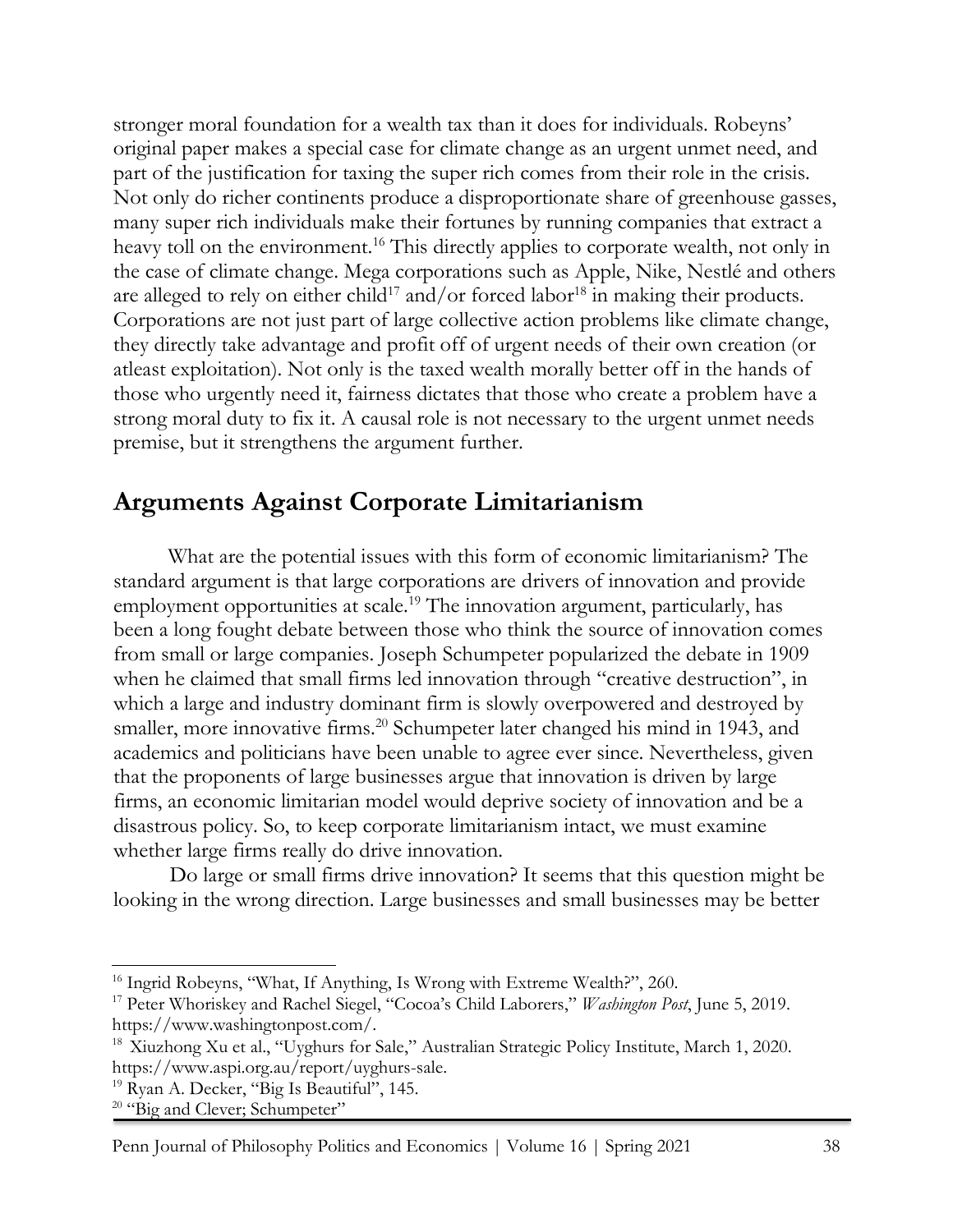at different kinds of innovation, and there may be no clear winner between them.<sup>21</sup> However, government funding is a common thread in innovation. Barbieri and Bragoli find that Italian manufacturing firms that receive public funding are associated with better innovative performance.<sup>22</sup> Link and Scott find that public research and development investments have positive impacts on size and success of small firms.<sup>23</sup> A.D. Heher shows the societal economic returns from commercialization of research performed by government funded education institutions.<sup>24</sup> In a recent example, pharmaceutical giants that created the COVID-19 vaccine relied heavily on research conducted by the National Institutes of Health and Defense Department.<sup>25</sup> Innovation and firm size seem to be less correlated than public funding and innovation.

What does this mean for corporate limitarianism? Given a continuance of public funding, innovation will be unaffected by a stricter tax policy. Indeed, it may even be improved. Some research that is socially desirable yet economically impractical, whether due to profitability or otherwise, could be funded under the urgent unmet needs criteria. Certain technologies like plastic recycling and renewable energy may be unattractive to companies with the means to conduct the research, yet with corporate limitarianism the government could provide public funding for the innovation necessary to meet these pressing needs. For example, much of existing research in climate change mitigation is already government funded, and much more is needed to meet the coming crisis.<sup>26</sup> Corporate limitarianism will not stifle innovation, it will increase it.

The next issue is a holdover from the original economic limitarianism argument. The negative incentive objection, laid out in Robeyns' paper and further expanded by the work of Volacu and Dumitru, concerns the conflicting nature of the two main premises.<sup>27</sup> The democratic argument strongly supports a complete surplus

<sup>24</sup> A.D. Heher, "Return on Investment in Innovation."

<sup>21</sup> Scherer, "Schumpeter and Plausible Capitalism", *Journal of Economic Literature* 30, no. 3 (September 1992): 1416.

<sup>&</sup>lt;sup>22</sup> Laura Barbieri et al., "Public Funding and Innovation Strategies: Evidence from Italian SMEs," *International Journal of the Economics of Business* 27, no. 1 (2020): 111–34.

<sup>&</sup>lt;sup>23</sup> Albert N. Link and John Scott, Bending the Arc of Innovation Public Support of R&D in Small, Entrepreneurial Firms <sup>24</sup>Heher, "Return on Investment in Innovation."

<sup>&</sup>lt;sup>25</sup> Arthur Allen, "For Billion-Dollar COVID Vaccines, Basic Government-Funded Science Laid the Groundwork," Scientific American, November 18, 2020.

https://www.scientificamerican.com/article/for-billion-dollar-covid-vaccines-basic-gov ernmentfunded-science-laid-the-groundwork/.

<sup>&</sup>lt;sup>26</sup> Patrick Avato, Accelerating Clean Energy Technology Research, Development, and Deployment Lessons from Non-Energy Sectors, World Bank Working Paper 138. Washington, D.C. : World Bank, 2008.

<sup>&</sup>lt;sup>27</sup> Alexandru Volacu and Adelin Costin Dumitru, "Assessing Non-Intrinsic Limitarianism," *Philosophia* 47, no. 1 (March 1, 2019): 249–64.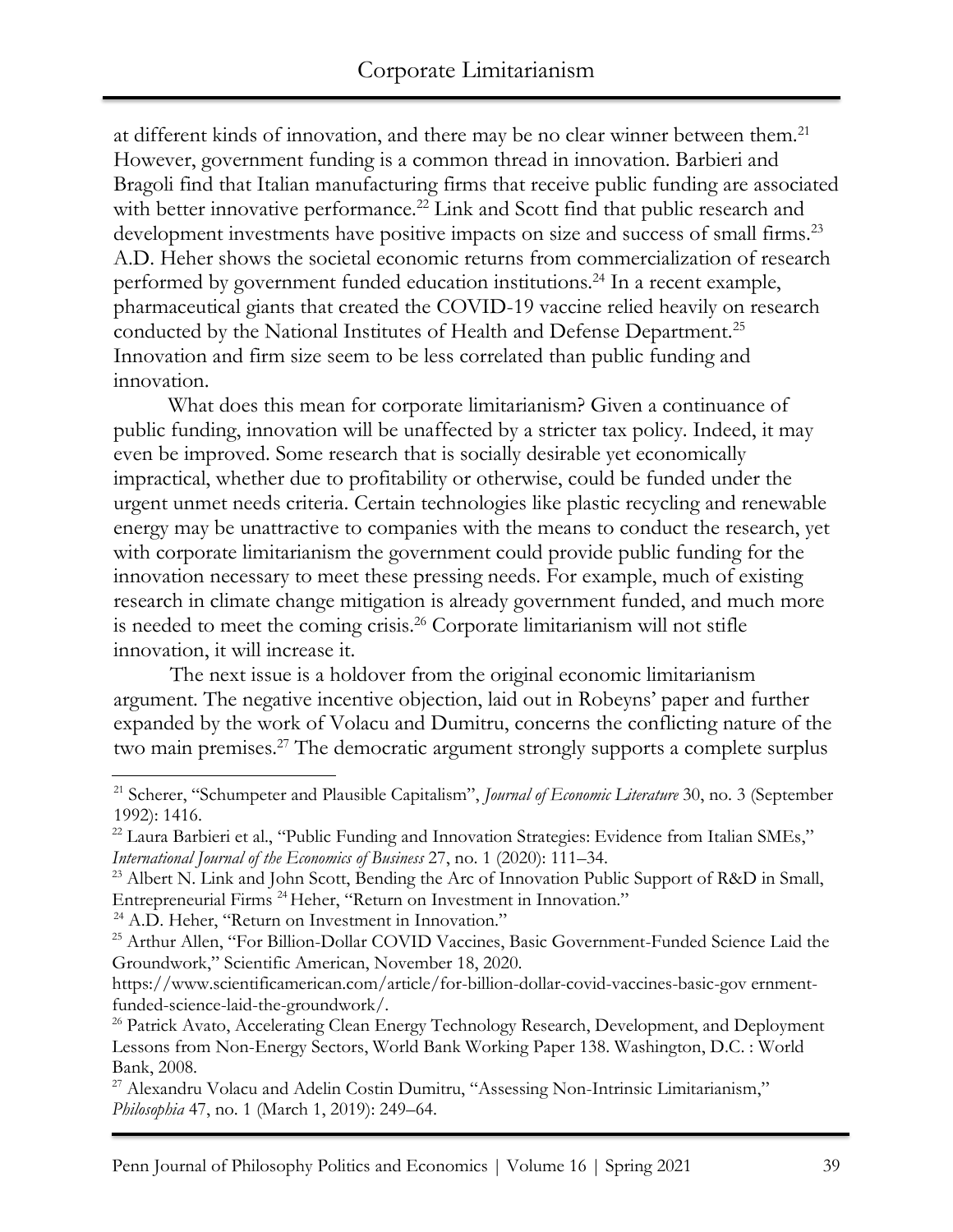money tax to ensure that wealthy individuals and businesses cannot spend said money on influencing politics. However, the urgent unmet needs argument only weakly implies a 100% tax is necessary. In fact, if a less restrictive tax resulted in more money being raised to solve unmet needs, the unmet needs argument would favor that tax over a complete one.<sup>28</sup> Research of the optimal top tax rate concludes that for individuals a seventy to eighty percent tax maximizes revenue and minimizes the disincentive to work.<sup>29</sup> In this case, the argument from urgent unmet needs favors this tax rate as it would, theoretically, raise the most money to solve said unmet needs. However, the democratic argument insists upon a complete tax, as any leftover income above the wealth line can be used to create political inequality. It is this issue that breaks limitarianism in two, and must be addressed in any limitarian argument.

If one chooses to prioritize the democratic argument over the argument for unmet needs, the policy prescription stays the same, only it loses strength in one of its two main premises. This is not catastrophic, only less compelling than the original argument. However, if one favors the argument for urgent unmet needs the policy prescription becomes less clear, bogged down in questions of optimal taxation and open to attacks over other possible solutions that do not involve such progressive tax structures. How to reconcile the two? First off, a crucial part of the negative incentive argument is the research of optimal tax rates. Without this piece, both premises support the same policy. That said, this avenue is difficult to pursue, as refuting optimal taxation rates requires a strong economic argument.

The research of an optimal top tax rate relies heavily on the effect of past tax decreases on government collected income. This paper will use the research of Thomas Piketty et al. as an example of the literature on top marginal tax rates. When tax rates decrease, Piketty et al. break down the response of top earners into a combination of three channels, labor supply, tax avoidance, and compensationbargaining.<sup>30</sup> The counterargument to this view is that projections of these three variables are not accurate, and therefore the derived rate is also suspect.<sup>31</sup> While fully addressing this issue requires a whole paper on its own, it is important to note a couple things. First, the optimal tax rate only partly argues that an increase in marginal top tax rates will substantially decrease total supply of labor and therefore tax revenues. Another response to higher taxes is to simply avoid the payments

<sup>31</sup> Alan Reynolds, "Optimal Top Tax Rates"

Penn Journal of Philosophy Politics and Economics | Volume 16 | Spring 2021 40

https://doi.org/10.1007/s11406-018-9966-9.

<sup>&</sup>lt;sup>28</sup> Alexandru Volacu and Adelin Costin Dumitru, "Assessing Non-Intrinsic Limitarianism"

<sup>&</sup>lt;sup>29</sup> Thomas Piketty, Emmanuel Saez, and Stefanie Stantcheva, "Optimal Taxation of Top Labor Incomes," *American Economic Journal*. Economic Policy 6, no. 1 (February 2014): 230–71. http://doi.org/10.1257/pol.6.1.230.

<sup>&</sup>lt;sup>30</sup> Thomas Piketty, Emmanuel Saez, and Stefanie Stantcheva, "Optimal Taxation of Top Labor Incomes", 230.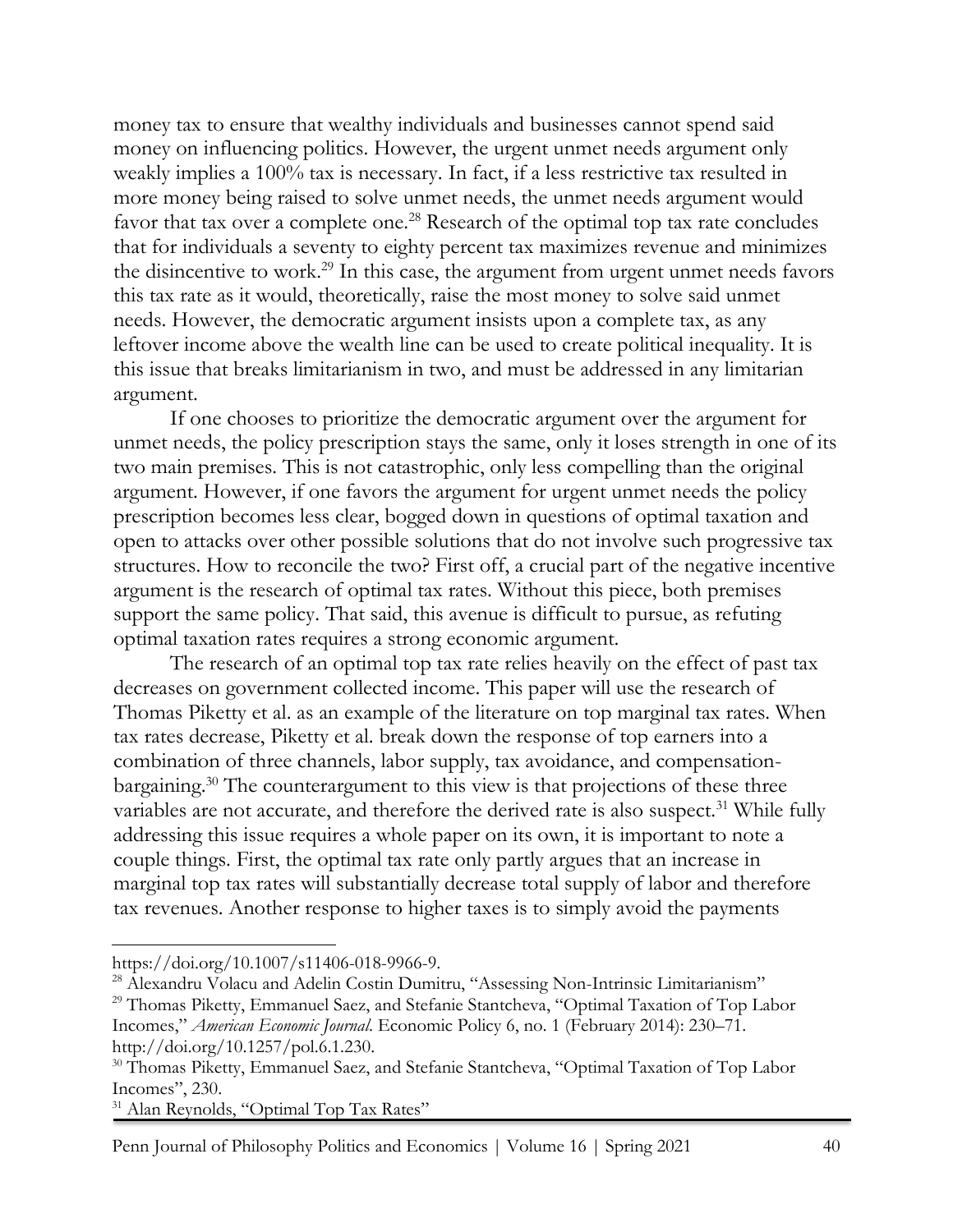altogether by tax avoidance or evasion. With the recent flood of literature concerning the latter, it is safe to say that tax evasion is the favored option. Such literature includes descriptions of the Panama papers $^{32}$ , tax loopholes $^{33}$ , and many others. Once taking tax avoidance into account it is far more likely that when faced with limitarianism, super wealthy individuals and corporations will turn to methods of reducing tax incidence instead of reducing income.

This brings us to the third issue with economic limitarianism. It is a practical matter, rather than philosophical, and applies to both individual and corporate taxation. If a large tax on the wealthy is implemented it is likely that those individuals will leave the country or, in the case of businesses, change their country of residence to one with a lower tax rate. Part of having such a large amount of wealth is the ability to easily move, and take one's money with them. This also applies to businesses, as many already locate their headquarters in countries with more favorable tax rates.<sup>34</sup> This is a large issue for limitarianism because it suggests that the main way of coping with the new tax regime will be to leave the country. While this is a definite issue, it is also important to note that it is a problem with implementation, not theory. Even assuming that economic limitarianism is structurally sound, there are certainly potential issues with implementing such a strict tax. However, the fix for such an issue is to implement more strict procedures at tax collecting agencies, instead of throwing out the idea entirely. Indeed, this might strengthen the need for tax agencies to work together across countries. Urgent collective action problems are global issues, so global action is required to fix them.

### **Conclusion**

In this paper I argued that Ingrid Robeyns' idea of economic limitarianism need not stop at the individual. Corporate limitarianism is the practice of applying Robeyns' wealth cap to corporations. This new argument has the same premises as the original, namely the democratic argument and the argument from urgent unmet needs. The democratic argument expands to include undue political influence by corporations as well as individuals, while the urgent unmet needs argument is bolstered by the causal role that corporations play in creating and perpetuating said needs.

After establishing the argument, I moved to potential counterarguments. These include a lack of innovation, the negative incentive objection, and the issue of

<sup>&</sup>lt;sup>32</sup> Basian Obermayer and Frederik Obermayer, The Panama Papers

<sup>&</sup>lt;sup>33</sup> Jesse Eisinger and Paul Kiel, "The Top 0.5% Underpay \$50 Billion a Year In Taxes and Crushed the IRS Plan to Stop Them"

<sup>&</sup>lt;sup>34</sup> Nick Statt, "Google Still Exploiting Tax Loopholes to Shelter Billions in Overseas Ad Revenue"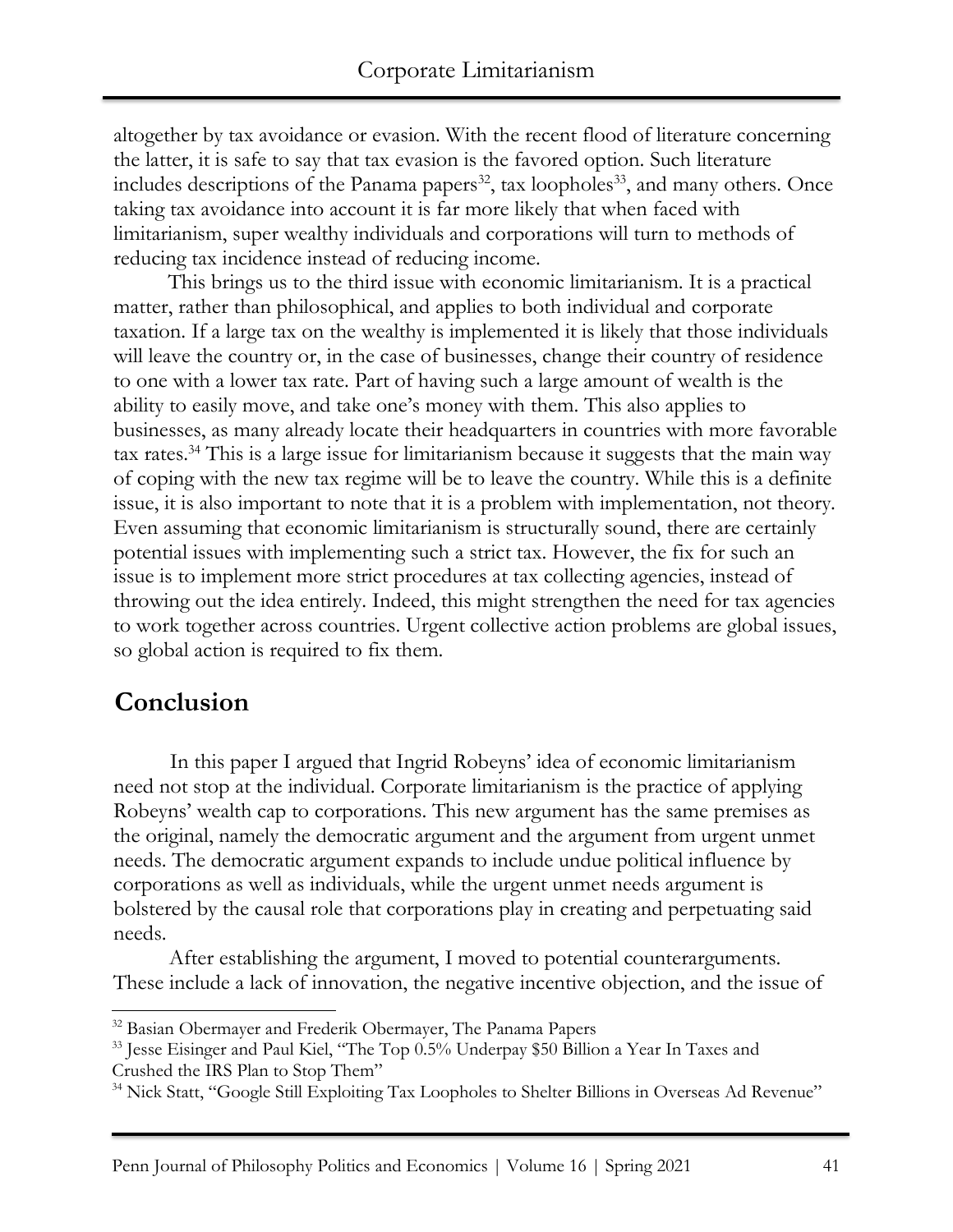enforcement. I would like to note that there are several more arguments on the benefits of large businesses, namely compounding efficiency, increased employment, and others, but to argue each of those in full is beyond the scope of this paper. Innovation was picked as a representative sample, but more research is needed to settle the rest of the potential counterarguments. The more serious objections are the negative incentive objection and the issue of enforcement, which end up being different flavors of the same issue. Any restrictive tax is likely to encounter the problem of enforcement, but that should not stop the argument itself from being presented. While limitarianism in any form would be highly difficult to enact, there are pressing issues that result from an imbalance of wealth between individuals as well as corporations. Fixing those issues may be difficult, but the first step is to acknowledge that it is an issue in the first place.

The goal of this paper was to examine the ethics of large corporations and see whether there is a moral argument for curbing excess wealth. Wealth inequality is mainly examined at the individual level, and corporate arguments tend to focus on the results of the inequality. While there are certainly arguments to be made against large companies for antitrust and anti-competitive reasons, this paper is meant to examine whether there might be something inherently wrong with excessive wealth accumulation at the corporate level. This is a stronger argument than a consequentialist argument, as this argument cannot be brushed aside by simply fixing the symptoms. If there is something truly wrong with excessive wealth accumulation, the only way to fix it is to attack the problem directly.

#### **References**

- Allen, Arthur. "For Billion-Dollar COVID Vaccines, Basic Government-Funded Science Laid the Groundwork." Newspaper. Scientific American, November 18, 2020. https://www.scientificamerican.com/article/for-billion-dollar-covid-vaccines-basic-gov ernment-funded-science-laid-the-groundwork/.
- Avato, Patrick. *Accelerating Clean Energy Technology Research, Development, and Deployment Lessons from Non-Energy Sectors*. World Bank Working Paper 138. Washington, D.C. : World Bank, 2008.
- Barbieri, Laura, Daniela Bragoli, Flavia Cortelezzi, and Giovanni Marseguerra. "Public Funding and Innovation Strategies: Evidence from Italian SMEs." *International Journal of the Economics of Business* 27, no. 1 (2020): 111–34. http://doi.org/10.1080/13571516.2019.1664834.
- Bebchuk, Lucian Arye, and Jr Robert J. Jackson. "Corporate Political Speech: Who Decides?" *Harvard Law Review* 124, no. 1 (November 1, 2010): 83–117.

"Big and Clever; Schumpeter." *The Economist*, December 17, 2011.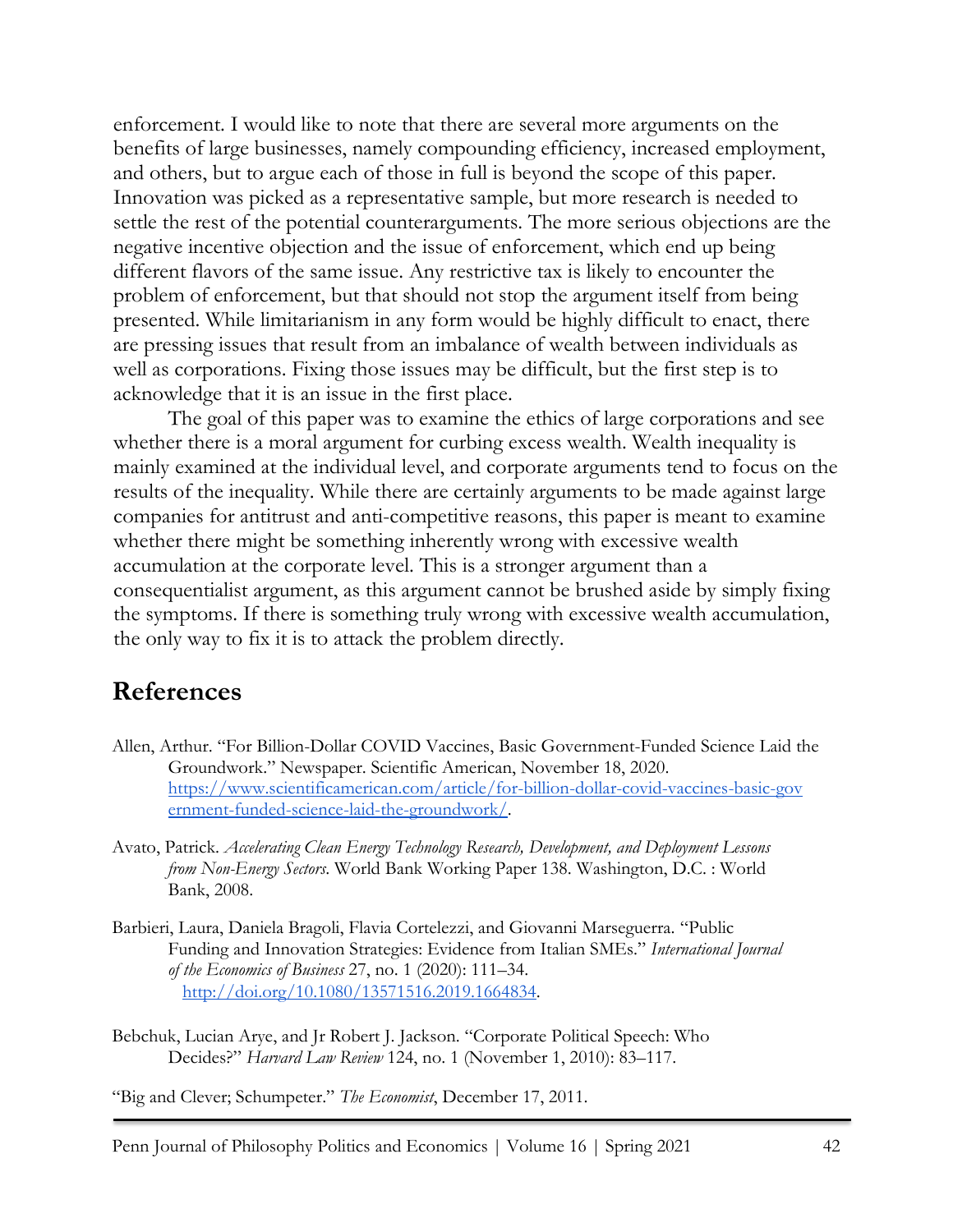https://go-galecom.proxy.library.upenn.edu/ps/i.do?p=ITOF&u=upenn\_main&id=GA LE|A274966554&v=2.1&it=r&sid=summon.

- Christiano, Thomas. "Money in Politics." The Oxford Handbook of Political Philosophy, June 18, 2012. https://doi.org/10.1093/oxfordhb/9780195376692.013.0013.
- Decker, Ryan A. "Big Is Beautiful: Debunking the Myth of Small Business, by Robert D. Atkinson and Michael Lind." *Business Economics* 54, no. 2 (April 2019): 145–47. http://doi.org/10.1057/s11369-018-0102-4.
- Duchin, Ran, and Denis Sosyura. "The Politics of Government Investment." *Journal of Financial Economics* 106, no. 1 (October 1, 2012): 24–48. https://doi.org/10.1016/j.jfineco.2012.04.009.
- Eisinger, Jesse, and Paul Kiel. "The Top 0.5% Underpay \$50 Billion a Year In Taxes and Crushed the IRS Plan to Stop Them." ProPublica, April 5, 2019. https://www.propublica.org/article/ultrawealthy-taxes-irs-internal-revenue-service-glob al-high-wealth-audits?token=0s3tVxW8fEprauwvCWgc0\_DkN8DFwSCL.
- Griffin, Dr Paul. "CDP Carbon Majors Report 2017." Climate Accountability Institute, July 2017. https://b8f65cb373b1b7b15feb-c70d8ead6ced550b4d987d7c03fcdd1d.ssl.cf3.rackcdn.c om/cms/reports/documents/000/002/327/original/Carbon-Majors-Report-2017.pdf?149 9691240.
- Heher, A. D. "Return on Investment in Innovation: Implications for Institutions and National Agencies." *Journal of Technology Transfer* 31, no. 4 (July 2006): 403–14. https://doi.org/10.1007/s10961-006-0002-z.
- Henderson, David. "Rent Seeking." In *Econlib*. Accessed December 18, 2020. https://www.econlib.org/library/Enc/RentSeeking.html.
- Link, Albert N., and John Scott. *Bending the Arc of Innovation Public Support of R&D in Small, Entrepreneurial Firms*. [Basingstoke] : Palgrave Macmillan, 2013.
- MacMillan, Douglas, Peter Whoriskey, and Jonathan O'Connell. "America's Biggest Companies Are Flourishing during the Pandemic and Putting Thousands of People out of Work." Newspaper. Washington Post. Accessed December 18, 2020. https://www.washingtonpost.com/graphics/2020/business/50-biggest-companies-corona virus-layoffs/.
- McKinnon, John D. "Facebook, Google to Face New Antitrust Suits in U.S." *Wall Street Journal*, November 30, 2020, sec. Politics. https://www.wsj.com/articles/facebook-google-to-face-new-antitrust-suits-in-u-s-11606 742163.

Obermayer, Bastian, and Frederik Obermayer. *The Panama Papers: Breaking the Story of How the Rich*